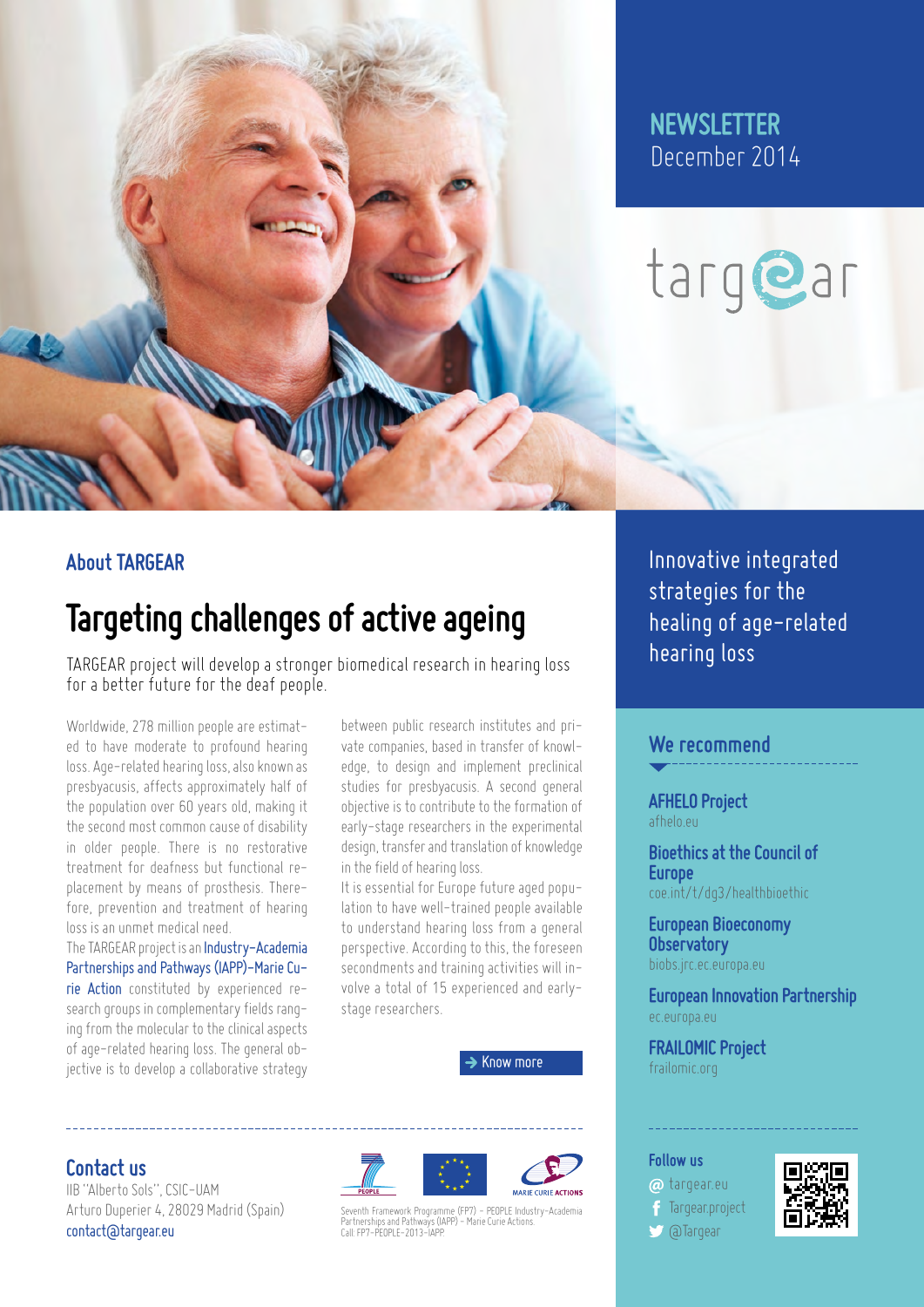### **Activities**

## 02targear

## **2nd Executive Committee Meeting**

The ExCom meeting took place at the Halifax Hall, Sheffield (UK), on August 31th, 2014.

## **Secondments**

Miguel Díaz has been our first secondee. Secondment took place from MED-EL to BIOMED (Prague) from August 1st to September 30.

The aim of this stay was to participate in a real study of hearing using electrophysiological measurements that also are used in humans for evaluating hearing problems. During the stay knowledge about experimental work with animals and work with patients implanted has been shared. The experience I have got with electrophysiological measurements will be used with patients, candidates or already implanted. I have tried to give my



 $\rightarrow$  [Download report](http://targear.eu/wp-content/uploads/MiguelDiaz_SecondeesReport.pdf)

experience with patients, and daily work with cochlear and other kind of hearing implants. The main handicap has been to adapt my experience and knowledge from a work not very related with investigation (including animals). In my opinion the objectives of the stay have been fully accomplished.

## **51st Inner Ear Biology Workshop**

Sheffield (UK), Aug 30-Sep 2, 2014

Meeting for auditory and vestibular researchers in Europe, including topics as cochlear implantation: genetics of deafness; stem cells and regeneration; cell physiology; drug delivery and otoprotection.

**Dr. Isabel Varela-Nieto** (CSIC) presented her group's work in two posters and participated as member of the International Scientific Committee and the Spoendlin Jr. Award Committee.

**Dr. Jiri Popelar** (BIOMED) presented the oral communication 'BDNF-dependent auditory fibers set brains baseline for sound'.



**Dr. Ricardo Romero** (UNIFI's recruited) presented the preliminary data on the effect of IGF1 and FGF2 in the differentiation and growth of VOT33 cells and currently the involvement of the sphingosine 1-phospahte signalling axis is being examined.

#### **Forthcoming activities**

**3rd executive meeting** Prague, May 13th, 2015. Organized by Prof. J. Syka (BIOMED).

**Neuroscience School** Prague, May 13-16th, 2015. BIOMED is planning the organization.

#### **Training in clinical practice**

Madrid, September 2015. It will be carried out at the IdiPAZ for the network personnel and secondees.

**4th executive meeting** Rome, September 11th, 2015. Organised by Prof. P. Bruni (UNIFI).

**Inner Ear Biology 52nd Workshop** Rome, September 12-15th, 2015.

#### **Biographical sketch**

**Dr. Ricardo Romero** Early stage researcher recruited at UNIFI.



The driving force of my work is to contribute to the development of new therapeutic approaches to treat hearing loss. In particular, I am interested in the use of in vitro models that allows us to understand the biology of inner ear sensory cells and investigate the factors that could prevent or restore hearing loss. The goal of our project is to study more in detail the function of sphingosine-1-phosphate (S1P) in the biology of the inner ear cells. For that purpose we will use several celllines that reflect some aspects of inner ear development. One of these celllines, VOT33, is derived from the mouse otocyst and will be used to understand the role of S1P during the formation and survival of auditory neuroblast.

 $\rightarrow$  [Download presentation](http://targear.eu/wp-content/uploads/RicardoRomero_Presentation.pdf)